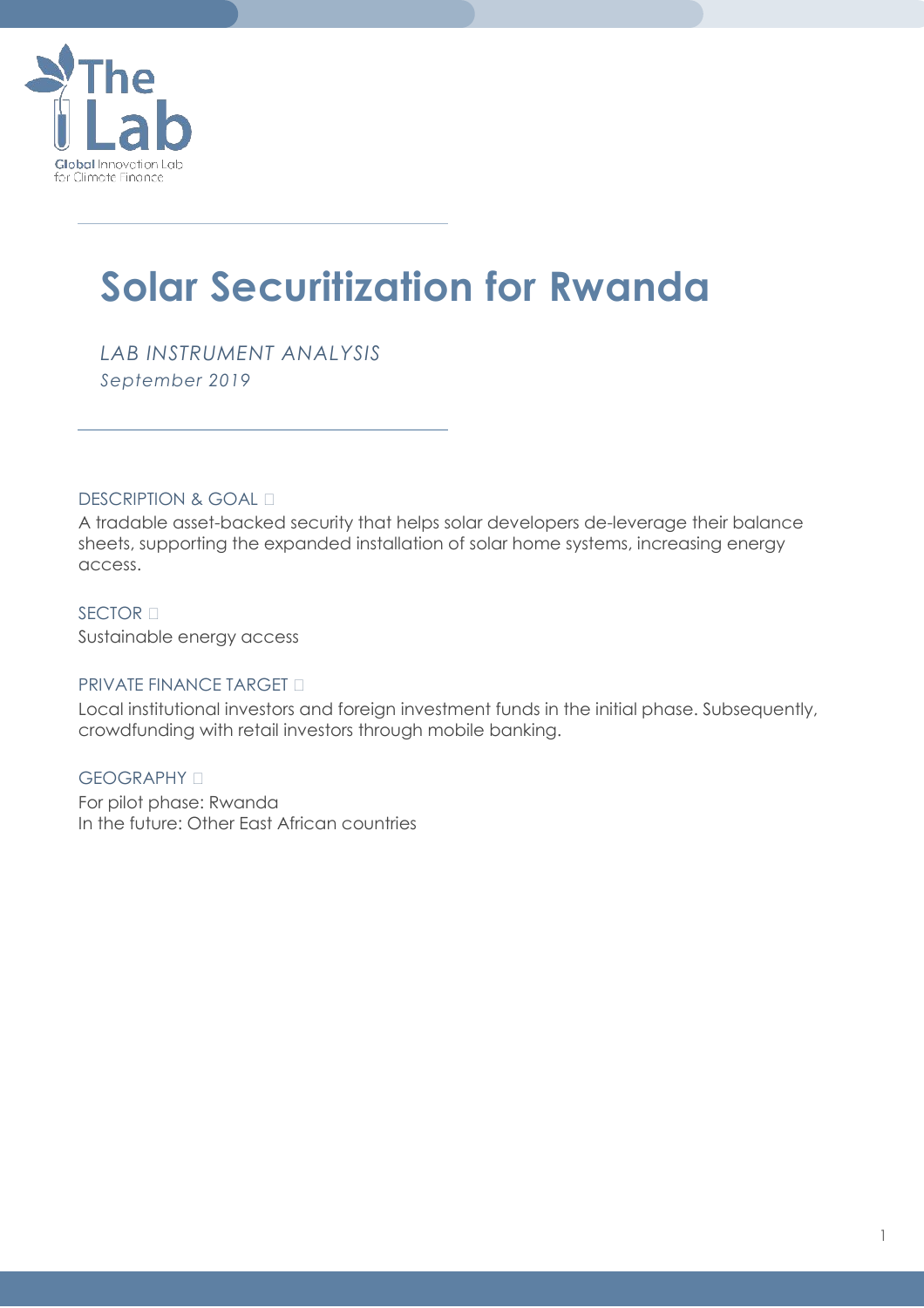The Lab identifies, develops, and launches sustainable finance instruments that can drive billions to a low-carbon economy. The 2019 Global Lab cycle targets four specific sectors across mitigation and adaptation: blue carbon in marine & coastal ecosystems; sustainable agriculture for smallholders in West and Central Africa; sustainable energy access; and sustainable cities.

### AUTHORS AND ACKNOWLEDGEMENTS

The authors of this brief are Felipe Borschiver and Amanda Lonsdale.

The authors would like to acknowledge the following professionals for their cooperation and valued contributions including the proponents: Winnie Mutesi and Ivan Asiimwe (The Development Bank of Rwanda), Benjamin Nykariega (independent consultant), Adam Connaker and Clare Boland Ross (The Rockefeller Foundation), Abyd Karmali (BoAML), Kiyoshi Okumura (IFC), Andreas Arvanitakis and Alfred Helm (UK BEIS), Andreas Lunding (GCF), Jonathan First (DBSA), JP Moscarella (Climate Finance Advisors), Kome Ajeba (IFC), Hubert Ruzibiza and Teddy Mugabo (FONERWA), Charlotte von Moellendorff (BMU).

The authors would also like to thank Ben Broche, Barbara Buchner, Elysha Davila, Valerio Micale, Angela Woodall, and Maggie Young for their continuous advice, support, comments, design, and internal review.

The Lab's 2019 programs have been funded by the Australian, Dutch, German, and UK governments, as well as Bloomberg Philanthropies, GIZ, the International Fund for Agricultural Development (IFAD), the Rockefeller Foundation, and the Shakti Sustainable Energy Foundation. [Climate Policy](https://climatepolicyinitiative.org/)  [Initiative](https://climatepolicyinitiative.org/) serves as Secretariat and analytical provider.

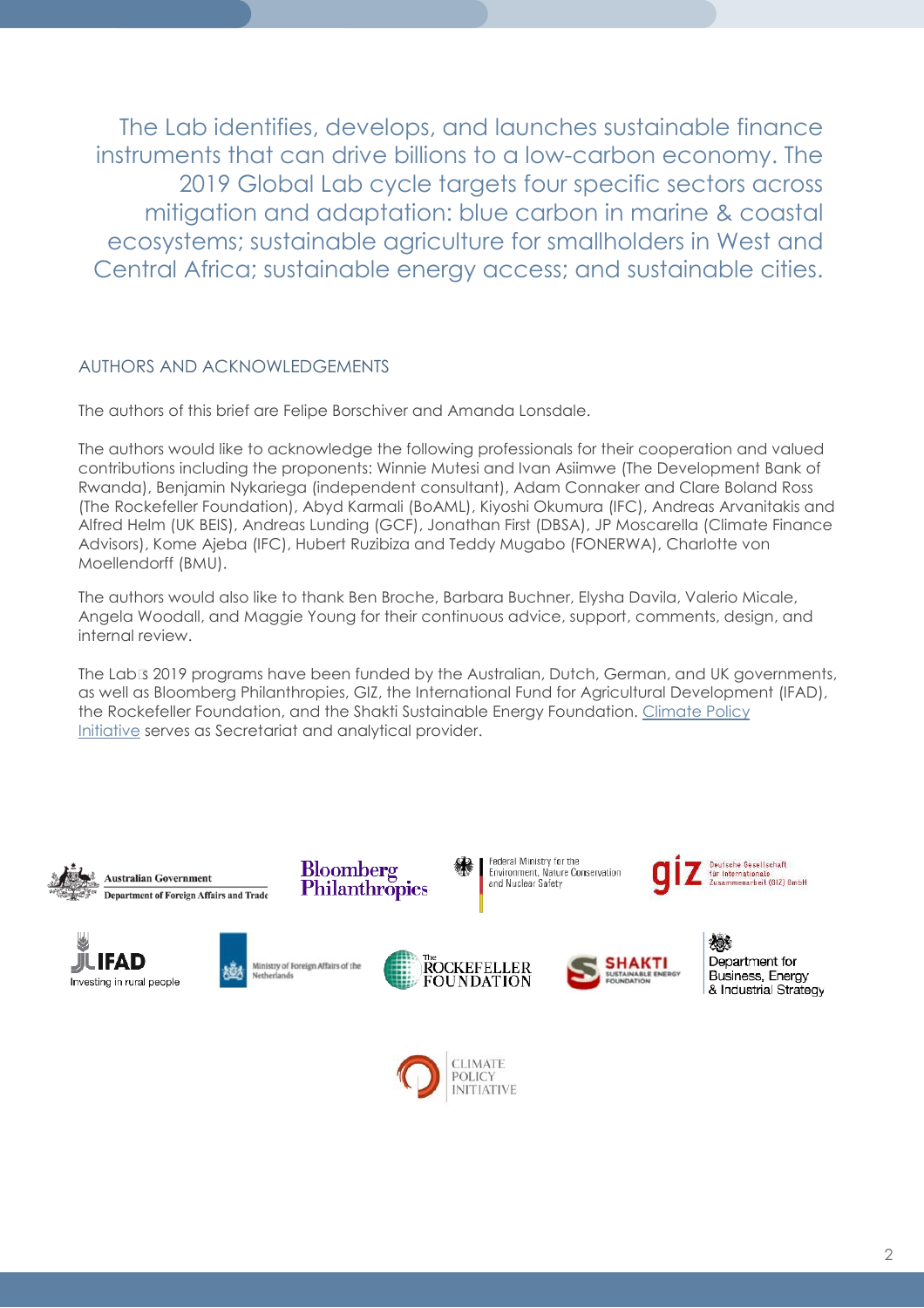### **1. CONTEXT**

*Solar home systems are a reliable and economical off-grid solution for East Africans without energy access. A securitization instrument has the potential to rapidly increase market penetration of these systems.*

Currently 185 million people in East Africa do not have access to electricity, relying on highcost and carbon intensive diesel generators or hazardous kerosene lamps. Considering current grid extension and population growth trends, this number will reach 286 million by 2030. In 2017, energy access rates in the region ranged from only 9% in Burundi, to 64% in Kenya, with an average of 60% (World Bank, 2019).

Increasing clean energy access can not only decrease harmful emissions, but also improve health, employment, economic development, gender equality, safety, and education. Offgrid solutions like solar home systems offer a clean, reliable, and affordable energy solution for homes in East Africa. However, while substantial resources have been deployed in the region, it is estimated that around US\$ 11 billion of mini-grid and solar home system investments would still be required to provide energy access for all (Shell Foundation, 2018).

About 80% of off-grid solar investments in East Africa have been made by grant or concessional sources (Shell Foundation, 2018). Subsidized capital is often needed to kickstart 'inactive markets' (markets with no presence of solar developer, for example). On the other hand, 'active markets', such as Rwanda, Tanzania, Kenya and Uganda require a more market-oriented approach. However, in most of these countries, grant and concessional capital have likely been crowding-out private investments, preventing further market growth. This underscores the need for financially sustainable instruments, which may include some early stage form of credit enhancement, but that present a concrete pathway to commercial viability.

In addition, although sales of off-grid solar products have been increasing significantly, they are still constrained by the customers' inability to make upfront payments. Therefore, to unlock energy access in East Africa, developers must be able to provide financing alternatives for solar home systems. This financing is, in turn, dependent on the developers' access to debt capital, which is limited by collateral requirements from banks and other funders. A securitization, which allows developers' loan portfolios to be used as collateral instead of cash, would fulfill these requirements, allowing solar developers to obtain capital to expand their sales, meeting the clean energy access needs of African households.

## *CONCEPT*

## **2. INSTRUMENT MECHANICS**

*Solar Securitization for Rwanda is an initiative that pools loans from multiple solar developers into a tradable, asset-backed security, freeing up capital for expanding the solar home system market.*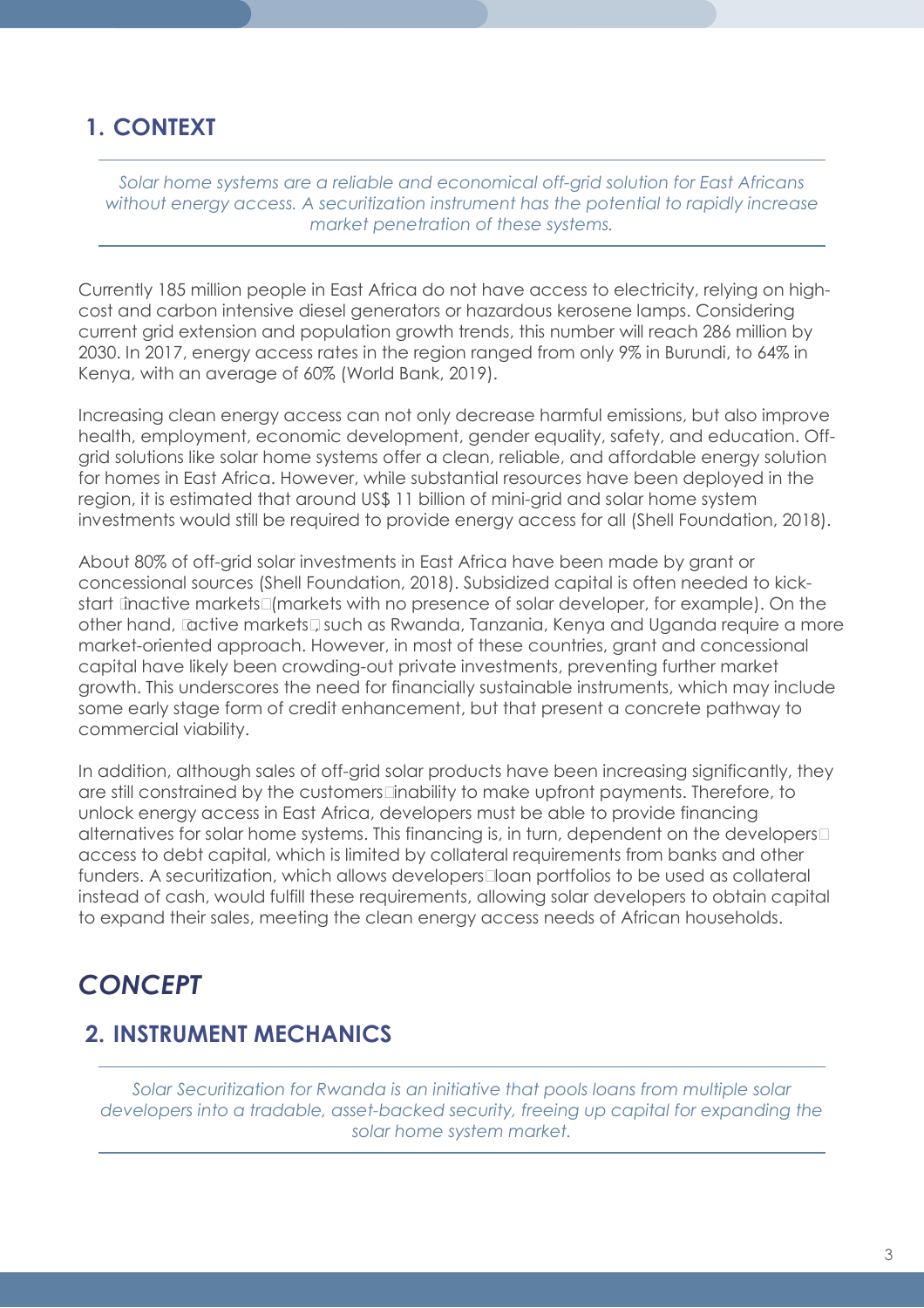Solar Securitization for Rwanda utilizes securitization approaches that have been successfully applied in the solar sector in the United States and East Africa to a multi-originator platform. It aims to deepen the pool of available investment for solar developers, and accelerate the cash flow from their loans, enabling solar home systems to reach new homes more rapidly. The following diagram shows an overview of the process.



### *Figure 1: Instrument mechanics*

The key steps and actors involved in the instrument include:

### **Step 1: Eligible loans from the solar home companies are pooled into a special purpose vehicle (SPV).**

- $\checkmark$  Solar developers: the developers pledge some or all of their assets to a Special Purpose Vehicle (SPV)
- $\checkmark$  SPV Trustee: The trustee oversees the establishment of the SPV and the process for pledging the loans to the vehicle
- $\checkmark$  Legal counsel: Counsel will design and develop the documentation to establish the structure, work to identify and mitigate any legal or regulatory issues, and ensure that the structure is legal and has a clear process for investment and repayment, determining the waterfall of payments, etc.

**Step 2: Loans are underwritten, priced, and divided into tranches.** In the initial design, the instrument will be split into two tranches, with Tranche 1 being sold to investors, and Tranche 2 serving as a subordinated, first loss facility to provide downside protection to the senior tranche.

- $\checkmark$  Underwriter: Once the loans are pledged to the SPV, the underwriter performs due diligence, assesses risk, determines eligible loans, identifies and prices debt tranches. The underwriter also advises on the size and terms of the credit enhancement (subordinate tranche) based on historic and projected default rates.
- $\checkmark$  Ratings agency: If deemed necessary, a ratings agency will provide a credit rating for the instrument to be used in pricing and sales.

### **Step 3: The tranches are marketing and sold to investors.**

- $\checkmark$  SPV Trustee: The Trustee will manage the process of marketing and selling the tranches
- $\checkmark$  Legal counsel: counsel will oversee the documentation of investments
- $\checkmark$  Development Finance Institutions (DFIs): DFIs will be needed to provide the first loss credit enhancement (subordinate tranche)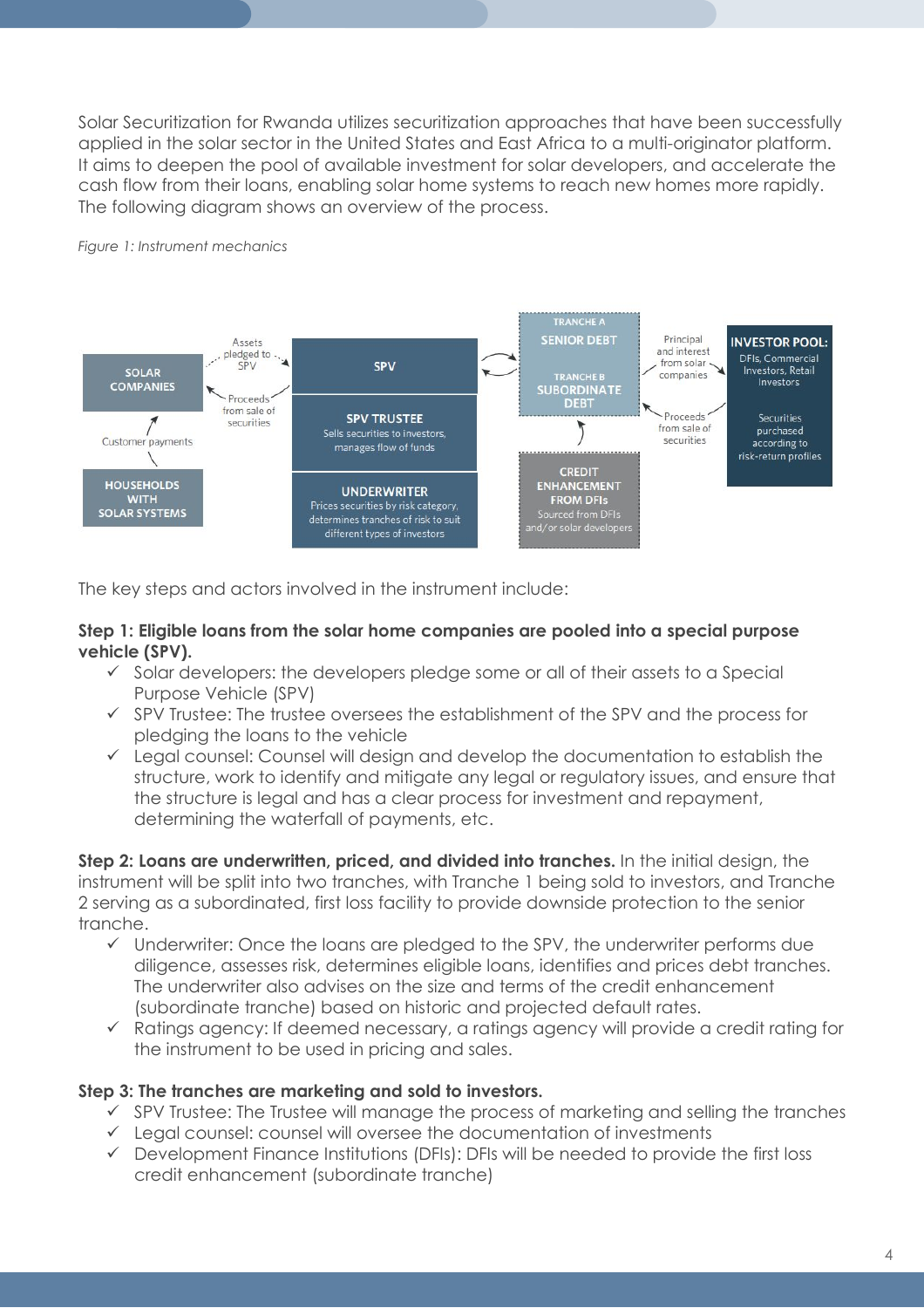$\checkmark$  Other investors: Commercial investors and DFIs will be the most likely buyers of the senior tranche

### **Step 4: Repayment and servicing.**

 $\checkmark$  SPV Trustee: The Trustee will oversee the flow of funds from the sale of the security to the solar developers, as well as the funds from repayment of the solar loans to the investors.

#### $2.1$ TARGET GEOGRAPHY: RWANDA

Only 34% of Rwanda's population of nearly 13 million have access to the national energy grid (and only 12% of the rural population). The remaining 66% are either cut off from energy access entirely or make use of expensive and carbon intensive diesel generators or kerosene lamps. To address this situation, the Rwandan government has laid out a national target of 100% energy access by 2024. Since developing a country-wide energy distribution network would not be feasible or cost-effective, this is being addressed mainly through off-grid solutions such as micro hydropower, solar, and methane generation.

With very high solar irradiance levels (over 2400 kWh/m2), Rwanda has favorable climate conditions for solar energy generation and a largely rural population (single-family units with high availability of area for solar). Rwanda is also one of the top East African countries in the "Doing Business" ranking by the World Bank Group (ranked 41 compared to a 114 East Africa average). The Solar Securitization instrument was proposed by the Development Bank of Rwanda (BRD), a government institution with a strong national and regional presence.





**3. INNOVATION** 

Source: NASA, 'Rwanda Agriculture & Energy'. (2013)

*Solar Securitization for Rwanda will be the first solar securitization initiative in East Africa to pool loans from multiple solar companies. It will enable solar developers to leverage their balance sheets and expand installations of solar home systems.*

#### $3.1$ BARRIERS ADDRESSED: ATTRACTING PRIVATE CAPITAL AND INCREASING SOLAR DEVELOPERS' ABILITY TO LEVERAGE THEIR BALANCE SHEETS

Solar Securitization for Rwanda is an instrument designed to attract private capital to the solar home system market in Rwanda, with potential for scale-up in East Africa. It overcomes persistent financing barriers in the solar home system market, particularly solar developers' limited access to capital for market expansion, and high interest rates on solar home system loans.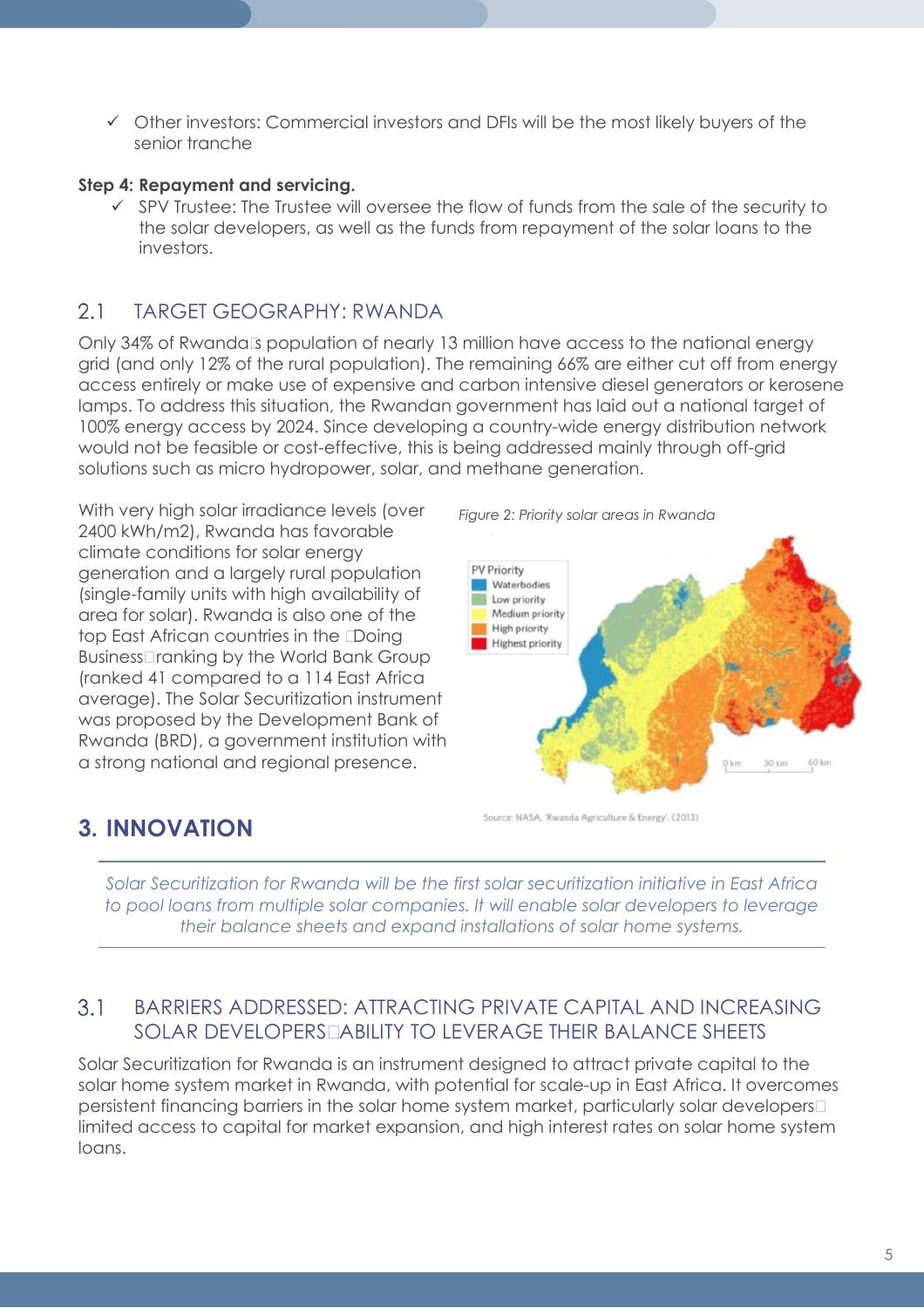| <b>Barrier Addressed</b>                                                  | <b>Description</b>                                                                                                                                  | <b>Strategy</b>                                                                                                           |
|---------------------------------------------------------------------------|-----------------------------------------------------------------------------------------------------------------------------------------------------|---------------------------------------------------------------------------------------------------------------------------|
| High collateral<br>requirements from existing<br>solar funders            | Existing credit lines require<br>up to 1.25x cash collateral<br>for lending, while solar<br>companies are often<br>undercapitalized                 | Securitization alleviates<br>the need for cash<br>collateral                                                              |
| Solar companies carry<br>their loan portfolios in their<br>balance-sheets | Customer loans are paid<br>over 2-5 years, with the<br>outstanding balances<br>being carried as assets in<br>the solar companies'<br>balance sheets | Securitization provides off-<br>balance sheet debt,<br>increasing the companies'<br>ability to leverage                   |
| Access to credit is limited<br>to local markets                           | Solar companies are<br>funded by local credit<br>lines and funds                                                                                    | Securitization enables<br>solar companies to tap<br>more liquid capital<br>markets                                        |
| High interest rates on loans<br>(18-20%)                                  | A non-standardized and<br>illiquid market leads to<br>high interest rates on solar<br>loans                                                         | Once the initial set-up<br>costs are paid for,<br>subsequent issuance tend<br>to carry cost-competitive<br>interest rates |

### $3.2$ INNOVATION: FIRST SECURITIZATION IN EAST AFRICA TO ADDRESS MULTIPLE SOLAR DEVELOPERS

Currently, the major financing options for solar developers in Africa are either bank loans or through a non-bank entity focused on providing capital for renewable energy companies. Each of these instruments are included in Table 1 below.

There is another solar securitization initiative in East Africa: the BBOXX Distributed Energy Asset Receivables (DEARs) instrument in Kenya. However, in addition to being a small issuance, it was limited to the loan portfolio and product offerings of the company. Solar Securitization for Rwanda is the first solar securitization initiative in East Africa to pool loans from multiple solar companies.

*Table 1: Instrument comparisons*

| <b>Similar Instruments</b>       | <b>Description</b>                                                                                    | <b>Differentiation</b>                                                              |
|----------------------------------|-------------------------------------------------------------------------------------------------------|-------------------------------------------------------------------------------------|
| I&M Bank and BPR (Atlas<br>Mara) | 18-20% interest rate p.a.<br>with 24 months maturity,<br>and high cash collateral<br>requirement      | High collateral<br>requirement and interest<br>rates                                |
| SunFunder                        | Debt financing for<br>residential, C&I off-grid<br>solar (\$250K-\$5M directly<br>to solar companies) | Loans sizes may be too<br>large for Rwanda market<br>high collateral<br>requirement |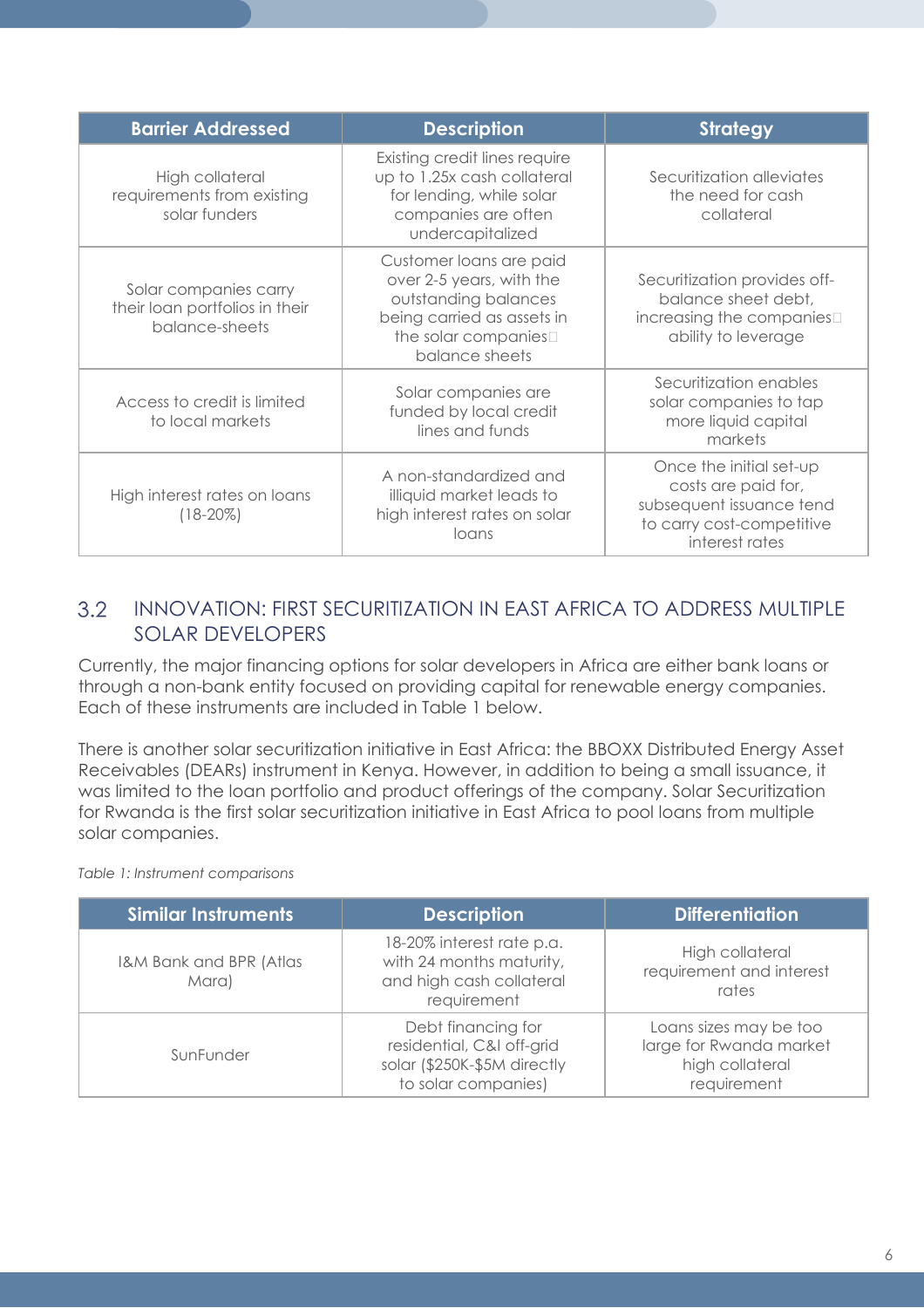| <b>Similar Instruments</b> | <b>Description</b>                                                                                                                                   | <b>Differentiation</b>                                           |
|----------------------------|------------------------------------------------------------------------------------------------------------------------------------------------------|------------------------------------------------------------------|
| <b>BBOXX DEARS</b>         | Similar securitization<br>initiative based on BBOXX<br>Ioan portfolio. Size was KES<br>52M (~\$500K). Class A<br>Notes yield 4.18%, Class B<br>5.58% | Focused on Kenya and<br>limited to BBOXX's<br>portfolio/products |

#### $3.3$ CHALLENGES TO INSTRUMENT SUCCESS

Two main challenges need to be mitigated to ensure instrument success.

**Complexity.** An asset-backed security that pools the loan portfolios of multiple companies will be more complex than standard securitization initiatives and may present a challenge to underwriting and structuring.

However, the instrument mechanics include standardizing contracts and product warranties, as well as providing a credit enhancement mechanism on the initial offerings, which will help mitigate the risk associated with this complexity. As loans become more standardized and a loan performance track-record is obtained, the underwriting complexity, pricing, and need for credit enhancement should all decrease. The Lab has had discussions with a number of experts familiar with the solar home system space in East Africa and sub-Saharan Africa, which indicate that products and contract terms across solar developers are already quite similar, so may not require significant changes.

**Market size.** Another potential challenge is that the Rwandan market is still small approximately US\$ 18 million in total loans at present, and the costs associated with a securitization structure can be substantial. This implies that without significant blended capital, the initial offerings may be too small to be economical.

However, after its initial phase, the instrument could serve as a template to grow the market in Rwanda well beyond its current size. At Rwanda's current level of electrification (34%), if solar home systems are able to reach just 25% of those currently off the grid (~8.5 million people) with a system financed through a US\$ 50 loan, this represents a market size of around US\$ 100 million.

This "template" instrument also has the potential to be replicated throughout East Africa, where a number of the largest solar developers in Rwanda already have significant presence. Future instruments will be able to take advantage of the best practices, intellectual property and funding sources previously developed, with appropriate strategies for foreign exchange management.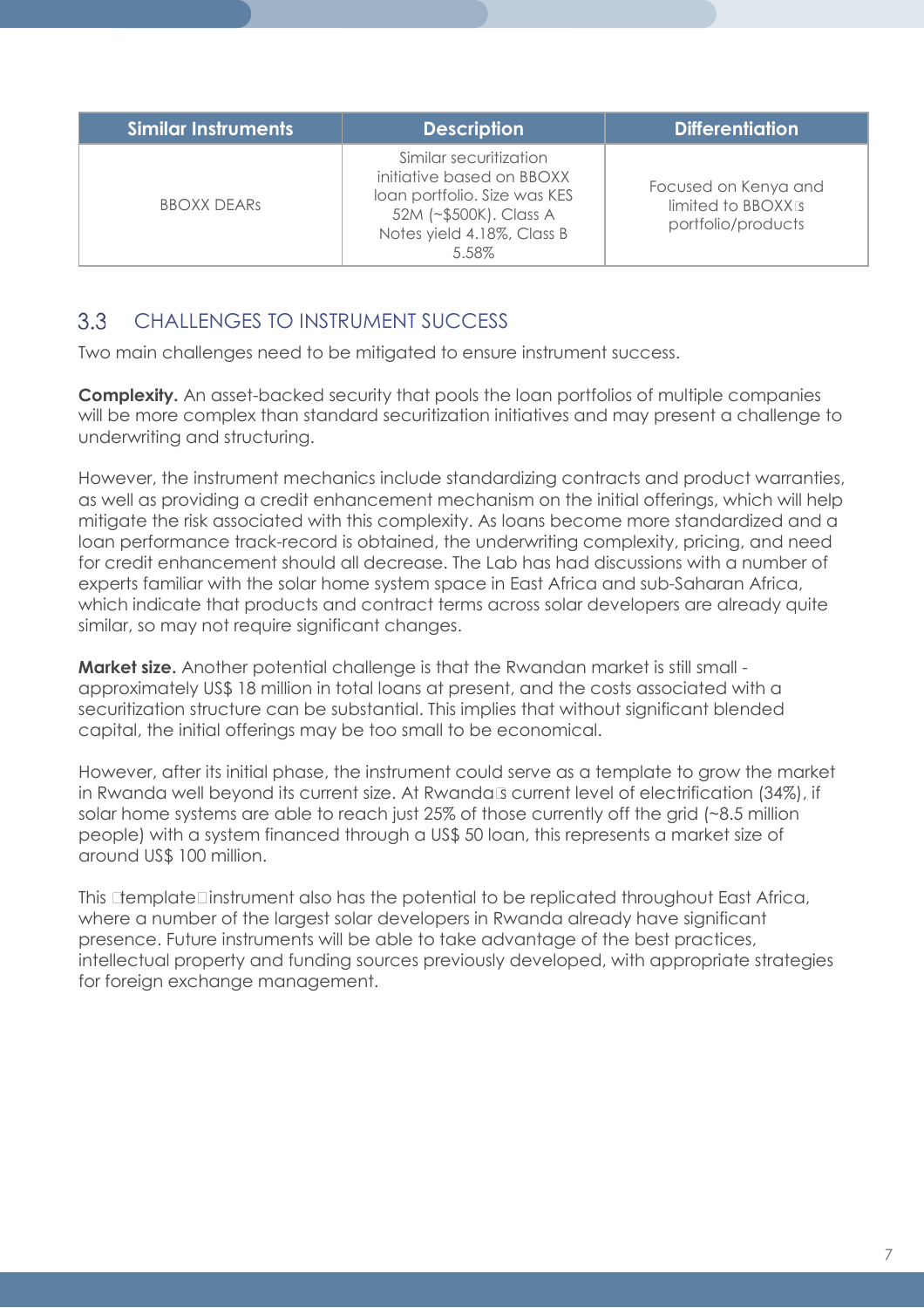## *MARKET TEST AND BEYOND*

## **4. IMPLEMENTATION PATHWAY AND REPLICATION**

*The pilot offering will be around US\$ 9 million, targeting the largest solar home companies in Rwanda, providing a template for replication across East Africa*

The initial offering of Solar Securitization for Rwanda will be approximately US\$ 9 million, targeting the largest solar home companies in Rwanda, and will be led by the Development Bank of Rwanda.

The instrument involves a number of actors and processes to convene the team, establish the initial structure, value the portfolio, and secure the credit enhancement. The implementation pathway of the instrument is as follows:

- **Design:** The design of the legal structure is expected to take 6 months and involve a legal counselor and a trustee.
- **Creation of SPV:** Once the structure is set up, an SPV will be established to manage the security.
- **Underwriting:** Next, an underwriter will begin an evaluation of the existing portfolio of solar home system loans, according to the pre-determined underwriting standards and risk-allocation methods. This should take another 3 months and will result in the pricing and trenching of the offering.
- **Rating:** Next, a ratings agency will likely provide individual ratings for the senior tranche, a process that will take 1 month.
- **Issuance and distribution:** Finally, the distribution efforts for the asset-backed security should take up to 6 months.

Section 4.1 below provides additional information on the progress to-date in convening the team to implement the securitization.



### *Figure 3: Implementation pathway and timeline*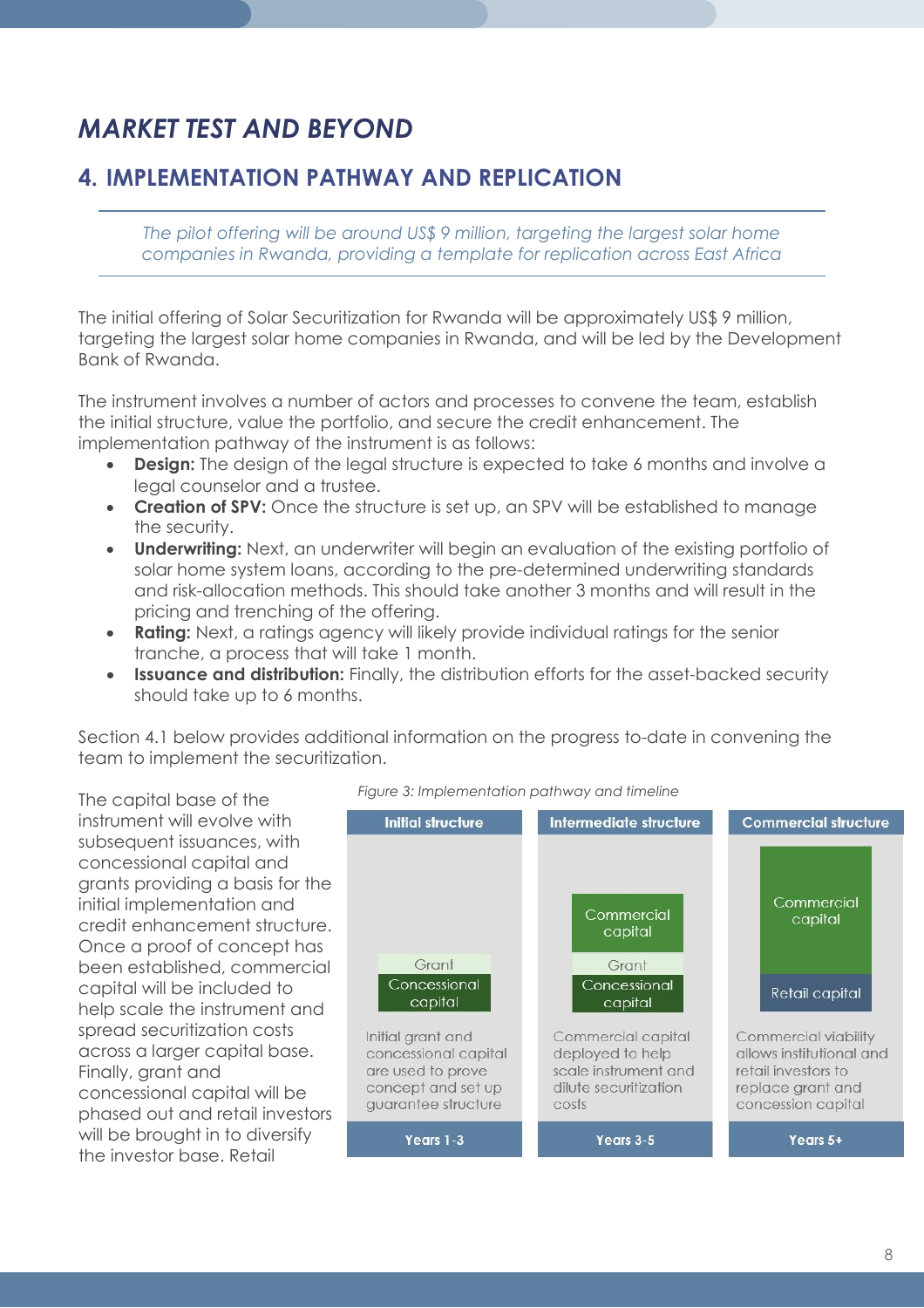investors will be using a mobile platform to buy and sell the securities. The administration costs of subsequent offering will be incremental.

#### IMPLEMENTATION PARTNERS  $4.1$

Key implementers for a standard securitization include a trustee, a ratings agency, legal counsel, and a donor or DFI to provide the credit enhancement. The Lab has identified several implementers to be a part of the team to structure, sell, and manage the securitization:

- **Oversight and sales:** The Development Bank of Rwanda (BRD) is the proponent of the instrument and will convene the partners, work with the underwriters, counsel, and trustee, and help to market the instrument to investors. BRD is a 50-year old institution with an extensive track record in energy finance.
- **Legal counsel:** Hogan Lovells LLP has agreed to provide pro bono legal services to structure the instrument
- **Trustee:** MTC Trust & Corporate Services Limited (MTC) from Kenya has been contacted and discussions are in progress to be the Trustee of the instrument
- **Ratings agency:** Global Credit Ratings Co. (GCR), an African ratings agency has been contacted and discussions are in progress to do the rating of the instrument and tranches
- **Credit enhancement:** The Development Bank of Southern Africa (DBSA) and the International Finance Corporation (IFC) have been contacted about providing a credit enhancement. Further discussions with these entities and others are required.

#### $4.2$ PILOT IMPLEMENTATION CHALLENGES

Key challenges to implementing the pilot are outlined in the table below.

| <b>Challenge</b>                                   | <b>Description</b>                                                                                                                                                             | <b>Solutions</b>                                                                                                                                                                                                                                                                                 |
|----------------------------------------------------|--------------------------------------------------------------------------------------------------------------------------------------------------------------------------------|--------------------------------------------------------------------------------------------------------------------------------------------------------------------------------------------------------------------------------------------------------------------------------------------------|
| Lack of<br>standardization<br>across<br>developers | A lack of standardization<br>across solar companies for<br>contract terms, product<br>offerings, maintenance, and<br>warranties add complexity to<br>the underwriting process. | • The underwriter and proponent will<br>work with developers to develop more<br>standardized offerings.<br>• The credit enhancement facility will<br>provide protection against unforeseen<br>risks resulting from this challenge.<br>• Future issuances will apply learnings<br>from the pilot. |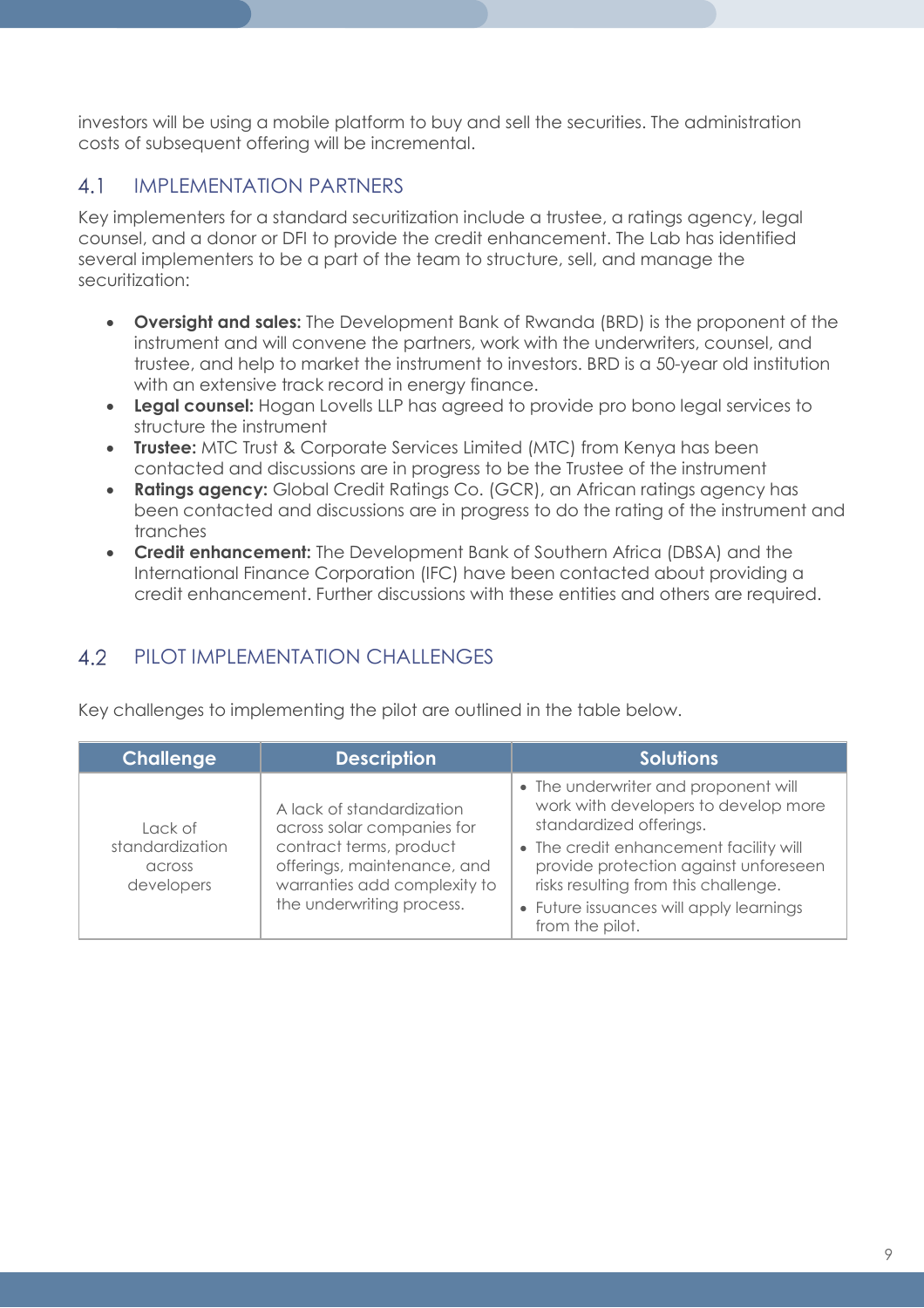| <b>Challenge</b>                   | <b>Description</b>                                                                                                                                                                                                                                                             | <b>Solutions</b>                                                                                                                                                                                                                                                                                                                                                                                                                                       |
|------------------------------------|--------------------------------------------------------------------------------------------------------------------------------------------------------------------------------------------------------------------------------------------------------------------------------|--------------------------------------------------------------------------------------------------------------------------------------------------------------------------------------------------------------------------------------------------------------------------------------------------------------------------------------------------------------------------------------------------------------------------------------------------------|
| Foreign<br>exchange                | The underlying assets of the<br>securitization will be<br>denominated in RWF, so a<br>hedging facility is required to<br>mitigate currency fluctuations<br>in USD or EUR denominated<br>issuances. Costs for such a<br>facility may be too high for a<br>small pilot issuance. | • The Lab has contacted the Multilateral<br>Investment Guarantee Agency (MIGA)<br>and the Currency Exchange Fund<br>(TCX), both of which provide FX<br>hedging services for emerging market<br>currencies.<br>• DFIs or other emerging market investors<br>will likely have their own internal<br>hedging facilities.<br>• As the instrument grows, the cost of<br>these FX hedging services will be<br>reasonable compared to the<br>instrument size. |
| Obtaining loan<br>data             | The Lab has been<br>encountering challenges in<br>obtaining essential<br>information on loans and<br>portfolio performance from<br>solar companies, mainly due<br>to their confidentiality<br>concerns.                                                                        | • The Lab has obtained data from the<br>largest company in the sector<br>(representing 36% of the market) has<br>already provided the basis for our<br>quantitative analysis.<br>• The Lab is validating its assumptions with<br>market experts (donors, solar<br>associations, investors, etc.).                                                                                                                                                      |
| Funding<br>implementation<br>costs | Identifying funders to support<br>the implementation costs,<br>such as legal and registry<br>fees, and trustee and ratings<br>agency retainers, might be a<br>challenge considering the<br>innovative nature of the<br>instrument.                                             | • The Lab has secured pro bono counsel<br>for the instrument.<br>• The potential Trustee has been<br>providing considerable pro bono<br>advice in advance of a paid<br>engagement.<br>• Other donors will be needed to fund<br>remaining costs for implementation and<br>startup.                                                                                                                                                                      |

#### 4.3 REPLICATION AND SCALE-UP

After its initial phase, the instrument has the potential of being replicated across the East African region, where energy access rates still average 60% in countries with healthy 5-6% per capita GDP growth rates. The large majority of East African countries are included in the Sustainable Energy for All (SEforALL) 'Heat Map' (see Figure 4) that highlights the countries with most pressing needs in terms of electrification. Moreover, many other sub-Saharan countries have the same needs and could be targeted in the later phases of the instrument, which are expected to take place in 3-5 years. The main barriers for replication outside of Rwanda are the specific regulatory and taxation frameworks of East African

*Figure 4: Heat map of energy access gap in sub-Saharan Africa (Source: SEforAll)*

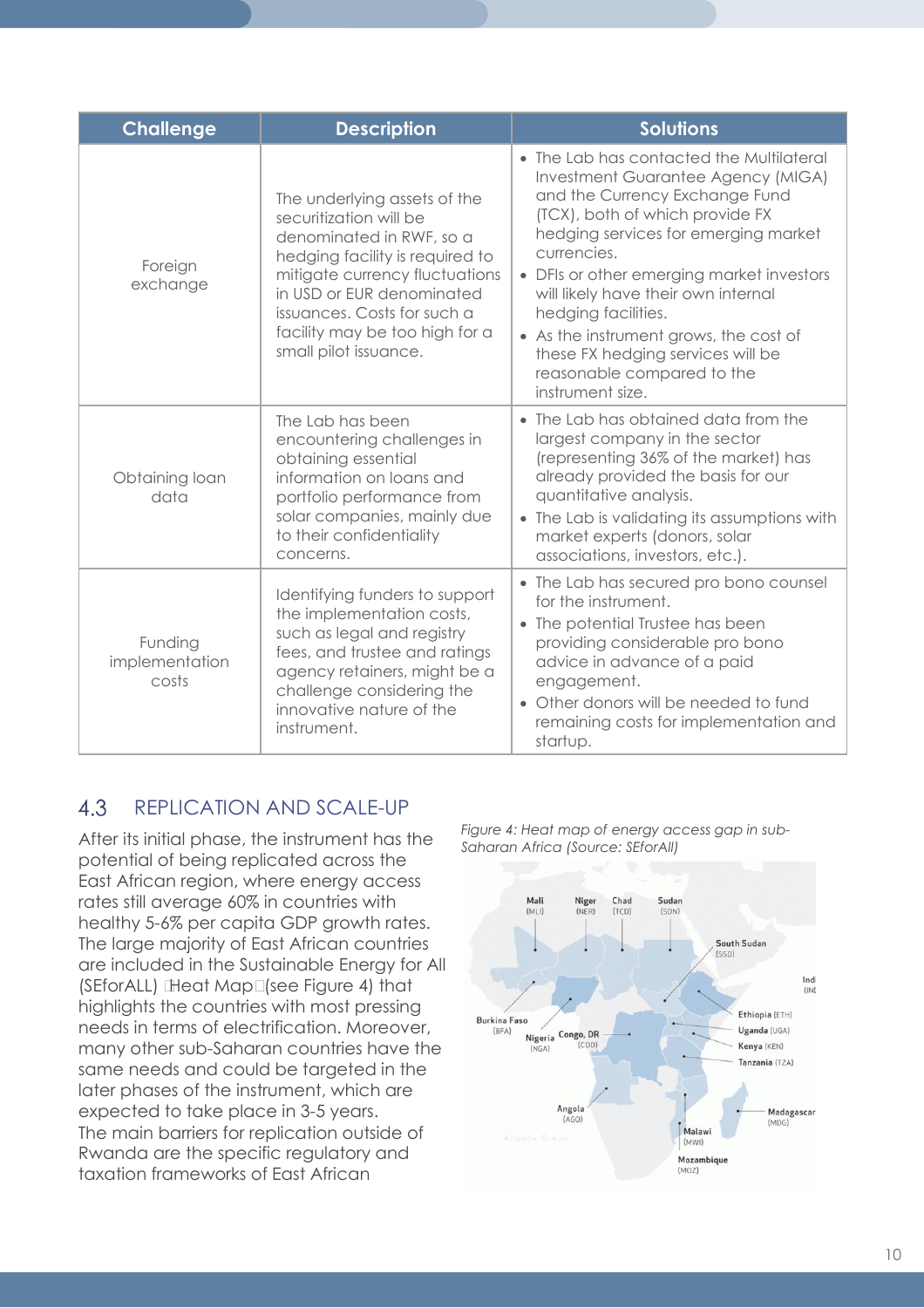countries, along with lack of a common currency, all of which may limit the implementation of complex financial structures and/or overburden their economics. However, these can be overcome with the adherence of local governments. The Development Bank of Rwanda (BRD) is part of the Association of African Development Finance Institutions (AADFI), which will foster this adherence and help replicate the instrument to other African countries.

Starting from a customer base of 175,000 households, the instrument can be scaled-up to reach most households that lack energy access in Rwanda and, subsequentially, in neighboring countries. Based on the assumption that every US\$ 10 million in securitization value can reach 200,000 households (US\$ 50 loan x 200,000 = US\$ 10 million), a US\$ 100 million instrument could reach 2 million households, or 4% of the East Africa population without access to energy. The Lab estimates that the securitization can reach this size after 4 issuances, starting with the pilot at US\$ 9 million, more than doubling to US\$ 20 million to reach 400,000 households in Rwanda, then expanding to East Africa in 3<sup>rd</sup> and 4<sup>th</sup> issuances of US\$ 50 million and US\$ 100 million respectively. By developing a scalable template to securitize solar home system loans, this instrument has the potential to facilitate increased energy access across the continent.



*Figure 5: Households reached in subsequent issuances*

The Shell Foundation estimates that financing for financing mechanisms such as securitizations have the potential to increase energy access three times as quickly over a 15 year period compared to the current business as usual scenario. In Rwanda alone, this equates to an additional 4.8 million people with access to energy. In East Africa, this figure grows to over 120 million additional citizens.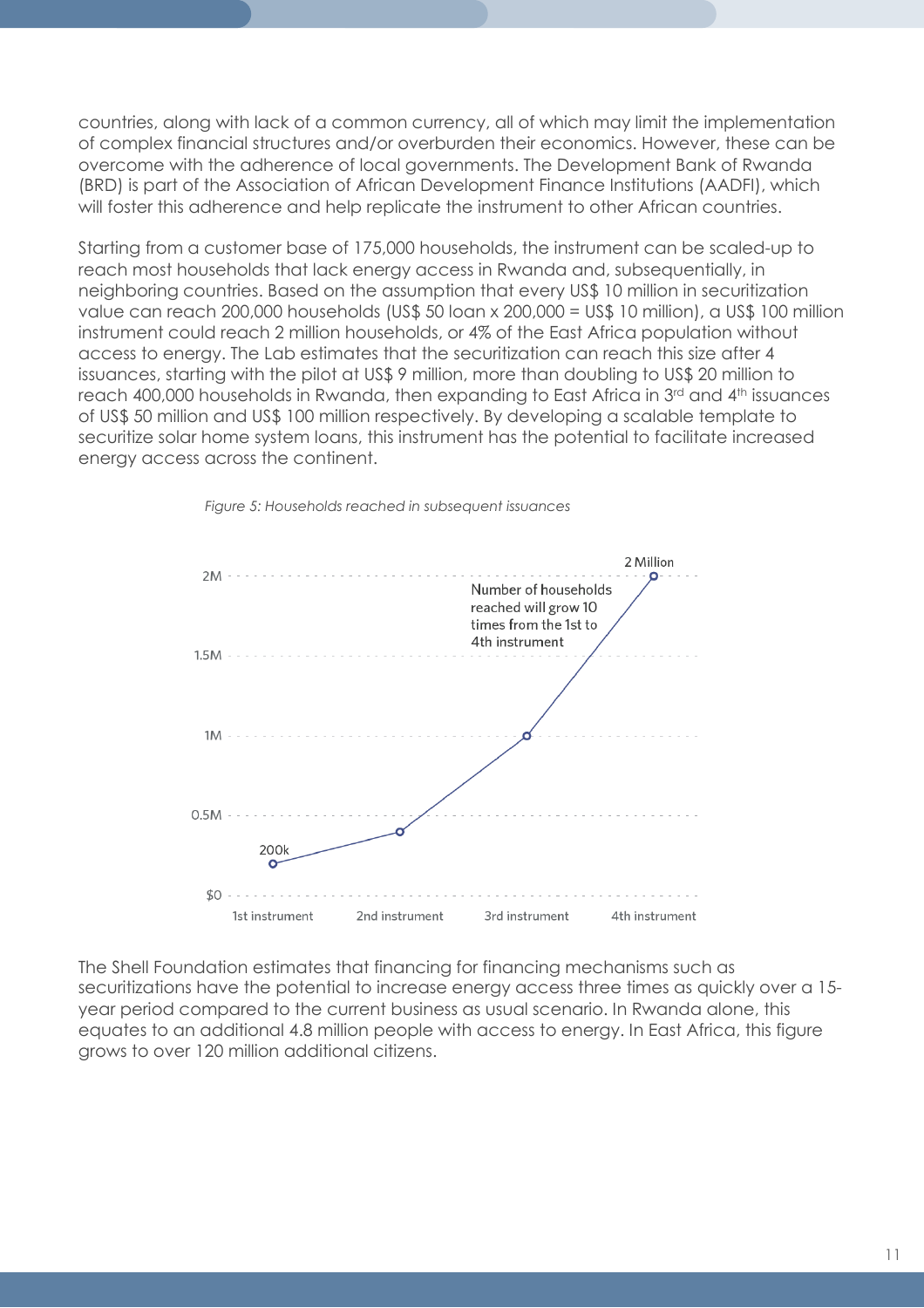## **5. IMPACT**

*A successful pilot has the potential to abate nearly 46,000 tons of CO2, save Rwandan families US\$ 12.2 million per year, increase study time by over 1 billion hours, and reduce respiratory illnesses through the replacement of kerosene.*

#### $5.1$ QUANTITATIVE MODELLING

In order to model the financial benefits of the pilot offering, the Lab used information on the amounts, sizes and non-payment history of solar home system loans, provided by the largest company in the Rwandan solar home system sector, with a 36% market-share.

Rwanda's off-grid solar sector has a high degree of concentration, as shown in the table below:

| Company   | <b>Market Share</b> |
|-----------|---------------------|
| Company A | 36%                 |
| Company B | 22%                 |
| Company C | 9%                  |
| Others    | 33%                 |
| Total     | 100%                |

*Table 2: Concentration of leading Rwandan off-grid solar companies*

The exact value of the offering will depend on the size of the loan portfolios, the size of the credit enhancement, and the residual equity (% of the loan portfolio) the solar companies will retain. The base case in the model assumes an initial portfolio of 175,000 solar home system loans of US\$ 50 each, totaling approximately US\$ 9 million. It assumes that 80% of the portfolio will be sold to investors (Tranche 1), with the remaining 20% to be purchased by a DFI as a first loss debt tranche (Tranche 2) subordinate to Tranche 1. Both tranches will target the same yield of 10%, but Tranche 2 will be granted an additional risk premium to make up for its subordinate status (reflected in the different coupon rates below).

As noted above, Tranche 1 investors for the first issuance are expected to be grant and concessional capital providers at first and subsequently, institutional and retail investors. Tranche 2 investors are expected to be DFIs and/or solar companies themselves. As a first loss, subordinated tranche, Tranche 2 is intended to serve as a loss cushion to protect the returns of the senior tranche. Portfolio allocation and pricing between tranches will be determined in cooperation with the underwriters and ratings agency.

The main assumptions for the model are described in the table below. Within this scenario, the instrument can meet a target return of 10% to Tranche 1 investors, in line with comparable securities, while providing significant capital to the solar companies for expansion. To receive a similar amount of capital (US \$9 million) through other available financial instruments (as described in Section 3.2), solar companies would have to provide 1.25x in cash collateral, or US\$ 11.25 million. By pledging their debt portfolio as collateral, the solar companies can immediately unlock the cash tied up in their existing loans and expand sales more rapidly.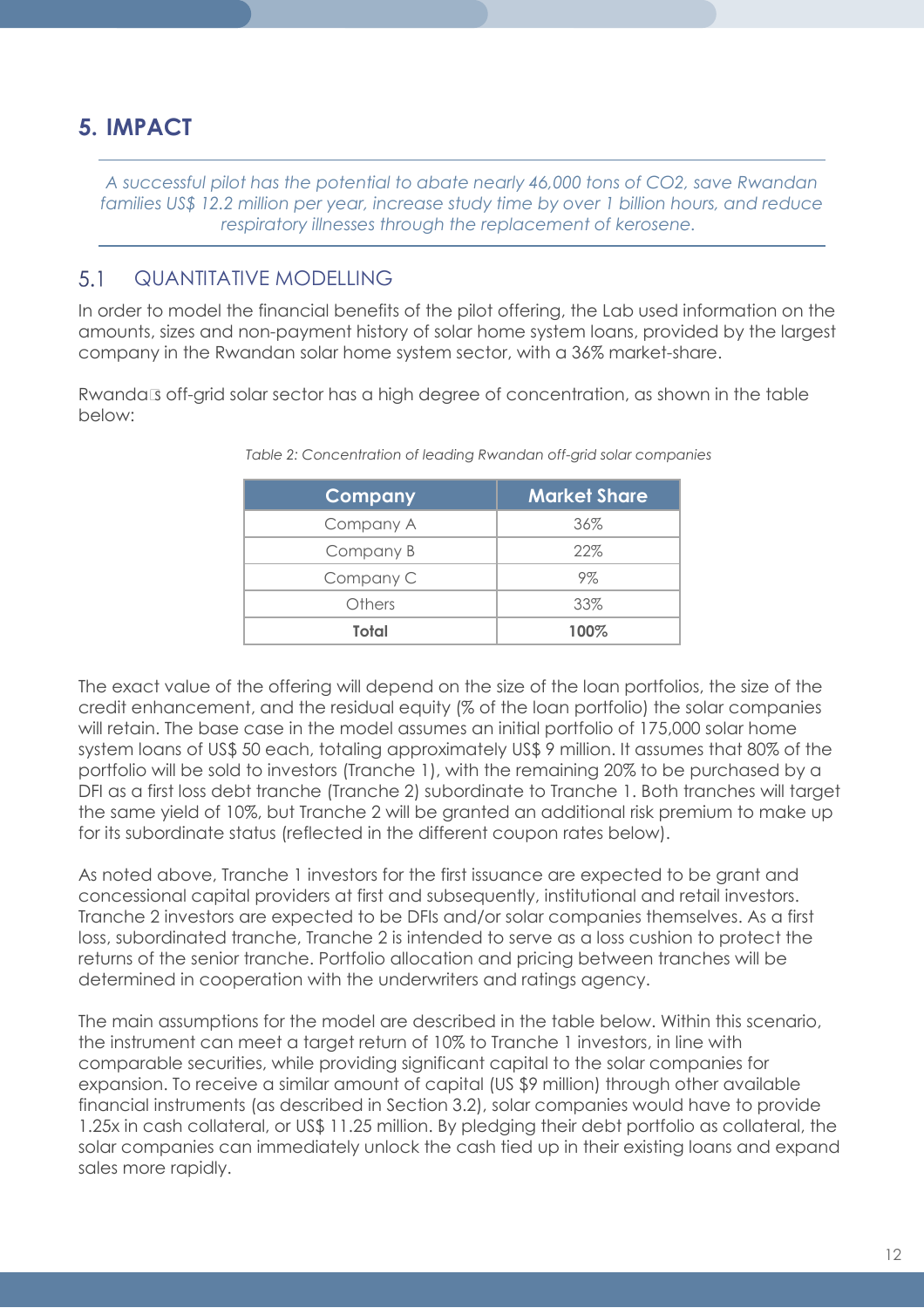*Table 3: Expected returns for different tranches of investors*

| <b>Item</b>                    | <b>Assumption</b>                    |                               |
|--------------------------------|--------------------------------------|-------------------------------|
|                                | <b>Tranche 1</b><br><b>Investors</b> | Tranche 2<br><b>Investors</b> |
| Coupon Rate                    | 10%                                  | 13%                           |
| <b>Expected Repayment Rate</b> | 88.9%                                | 88.9%                         |
| Security Term                  | 3.5 years                            | 3.5 years                     |

The repayment waterfall is modelled with fees (i.e., operating costs) being paid before any investor and Tranche 1 as senior to Tranche 2. In the case of a non-payment by customers in any given month, Tranche 2 investors will take the loss up to the point at which their 20% share of the portfolio is reached.

#### 5.2 ENVIRONMENTAL AND SOCIAL IMPACT

The instrument has the potential to address significant climate and social issues in Rwanda and throughout East Africa. From an environmental perspective, each solar home system replaces at least one kerosene lamp, abating 0.08 tCO2 per year per lamp.<sup>[1](#page-12-0)</sup> In terms of social impacts, with each solar home system installed, study time increases by an average of 3 hours per child per day, and the likelihood of respiratory illnesses also decreases due to the replacement of kerosene lamps. Moreover, once the solar home systems are paid for, families will save US\$ 70 per year (approximately 10% of Rwanda's annual per capita GDP).

For a pilot that supports 175,000 solar home systems, with an average system life of 3.5 years, and 2 children per family this amounts to:

- **13,000 tCO2** abated in one year, or **46,000 tCO2** over 3.5 years
- **US\$ 12.2 million in savings** annually, once the systems are paid for
- **383 million hours of extra study time** per year, or **1.3 billion hours** over 3.5 years

As outlined in Section 4.3, this instrument is intended to serve as a template for future securitizations and is fully scalable. The Lab estimates the 2<sup>nd</sup> instrument will reach US\$ 20 million or 400,000 households, abating approximately 30,000 tCO2e per year. An expansion within Rwanda and to other East African countries in subsequent issuances can reach US\$ 100 million (2 million households) in its 4<sup>th</sup> iteration and abate almost 150,000 tCO2e per year.

#### 5.3 PRIVATE FINANCE MOBILIZATION AND REPLICATION POTENTIAL

For the pilot, the most likely sources of capital are DFIs, due to the high costs to set up the initial structure and the high level of residual risk that will require a credit enhancement facility.

As explained on Section 4 of this report, the Lab anticipates a phased approach whereby concessional and grant capital is replaced by private institutional and retail investors, while subsequent tranches would have decreasing credit enhancement based on a successful track record of repayment, increasing standardization across companies and product

<span id="page-12-0"></span> $\overline{a}$ 1 Assumptions: consumption of 30 liters/lamp and emission factor of 75 kgCO2e per liter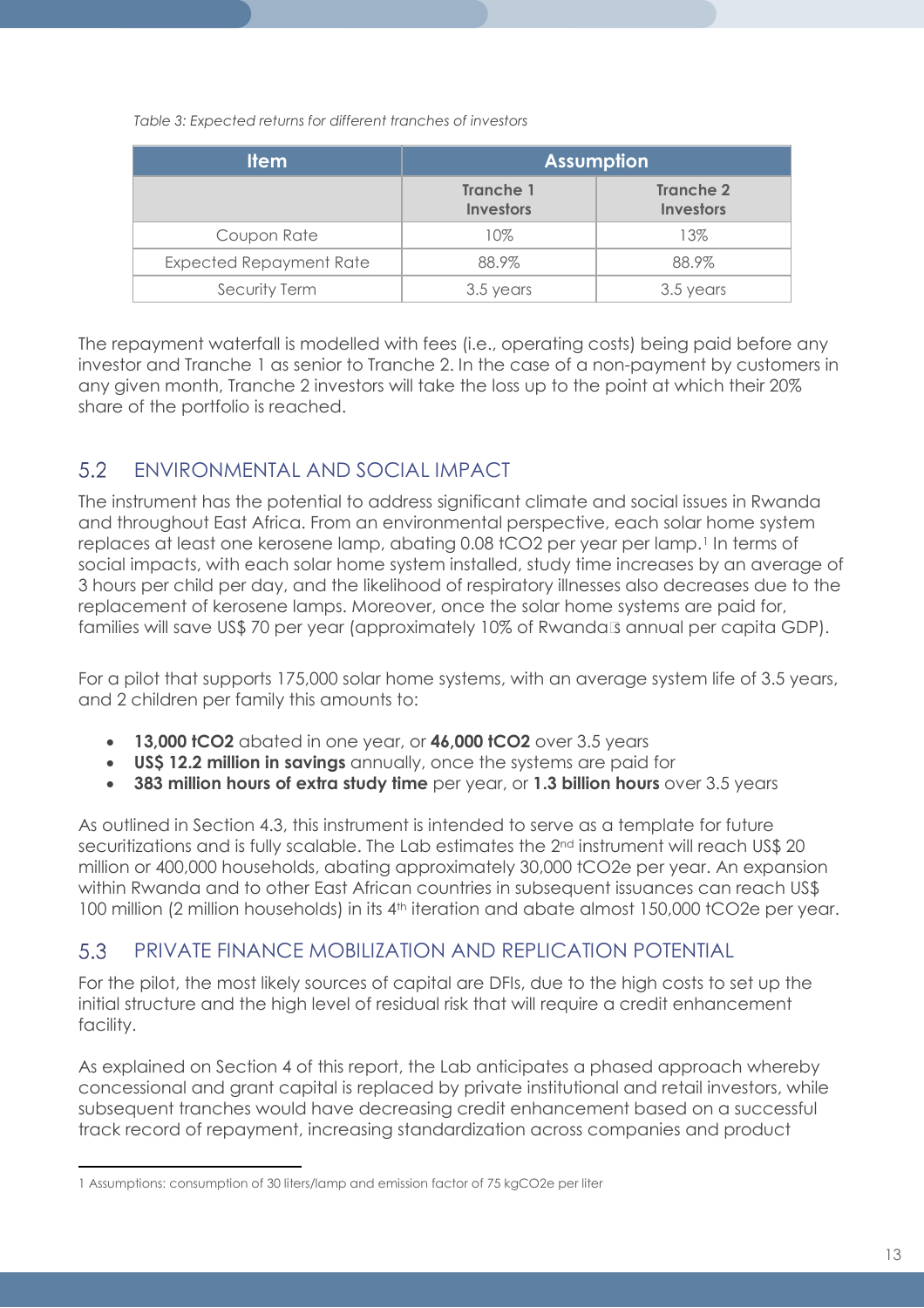maintenance, and economies of scale. Over the next five years, as the instrument is proven commercially viable, it could scale to US\$ 20 million in Rwanda alone, assuming a doubling of the current loan portfolio size, providing energy access to around 10% of the population.

Subsequently, it will serve as a template for other countries in sub-Saharan Africa, where 125 million people still live without energy access, a gap that will require an estimated US\$ 11 billion to be fulfilled.

## **6. KEY LAB TAKEAWAYS**

#### 2019 LAB FOCUS SECTOR: SUSTAINABLE ENERGY ACCESS  $6.1$

Solar Securitization for Rwanda addresses the goals of the Lab's Sustainable Energy Access stream. It accelerates the sales and deployment of solar home systems throughout Rwanda, where 66% of the population is without access to the energy grid. By increasing the capital available to solar companies and focusing on households that are currently reliant on expensive and carbon-emitting kerosene lamps, it enables rapid expansion of solar home systems in the country, and potentially in other East African countries, promoting sustainable energy access.

Due to its social and environmental aspects the instrument addressed Sustainable Development Goals (SDGs) such as Quality Education (#4), Affordable and Clean Energy (#7) and Climate Action (#13).

#### $6.2$ LAB ENDORSEMENT CRITERIA

Solar Securitization for Rwanda meets the Lab's four key criteria for endorsement in the following ways:

**Innovation:** This instrument will be the first of its kind in Africa to pool assets from multiple solar companies into a single structure, creating economies of scale and benefiting the maximum number of companies and their customers.

**Financial sustainability:** While initially requiring substantial blended capital and technical assistance, once the initial instrument is structured, the cost of future offerings will be incremental, and the need for credit enhancement should decrease as the risk profile is better understood through the track record.

**Catalytic potential:** The instrument has the potential to unlock much needed capital to be redeployed to expand sales and installation of solar home systems throughout Rwanda and countries in East Africa. While the pilot is expected to abate nearly 50,000 tonnes of CO2 emissions over 3.5 years, an expansion to other East African countries in subsequent issuances can reach US\$ 100 million and 2 million households and abate almost 150,000 tonnes of CO<sub>2</sub> emissions per year.

Actionability: An initial pilot offering will take place in Rwanda, sized at US\$ 9 million and supporting 175,000 solar home systems. With the key actors in place, the pilot should take approximately 16 months to structure and launch. Pro-bono legal counsel has already been secured, while trustee and ratings partners have been identified.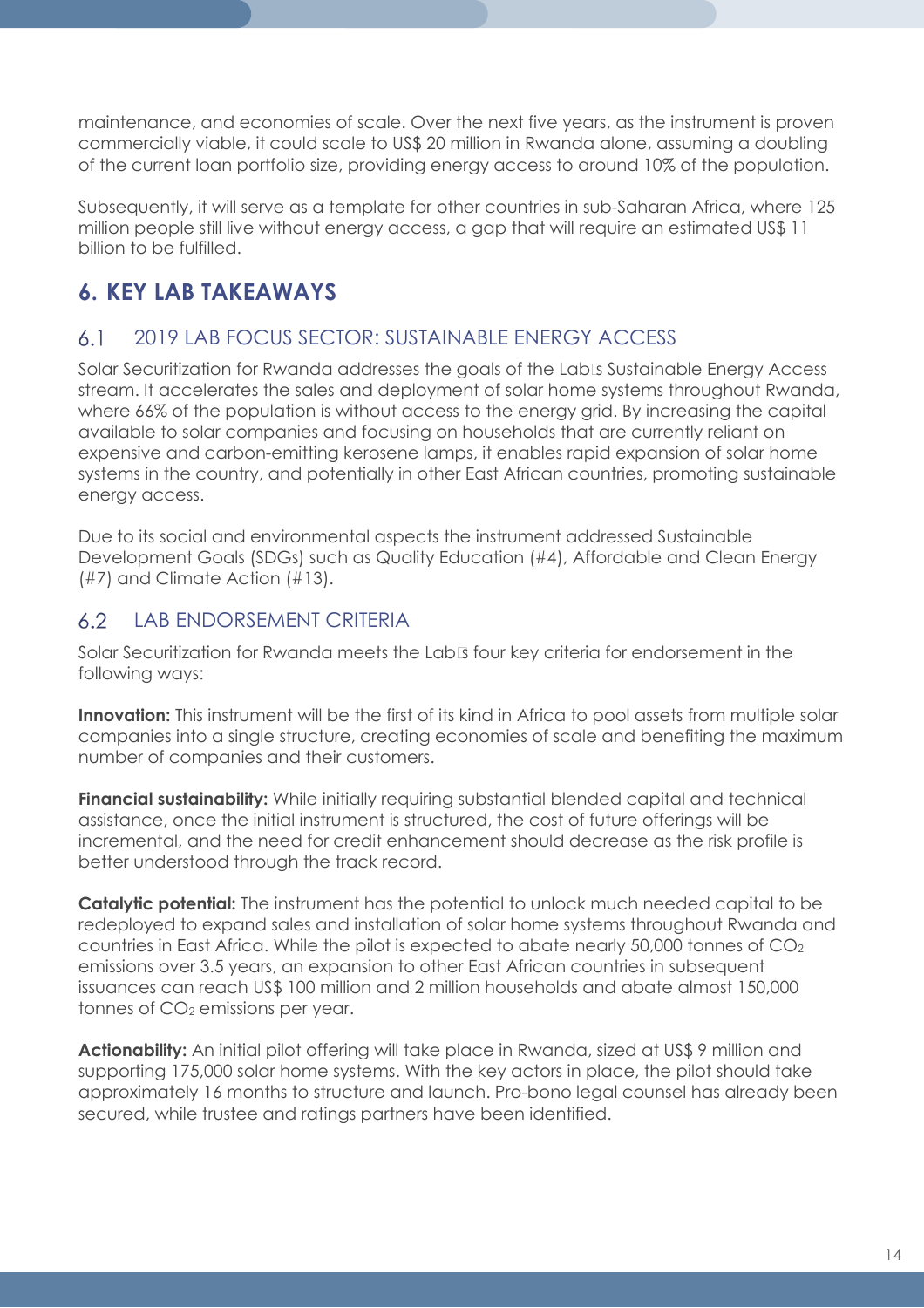## **7. REFERENCES**

*Energy Access and Security in East Africa,* United Nations Economic Commission for Africa, website:

[https://www.uneca.org/sites/default/files/PublicationFiles/energy\\_access\\_and\\_security\\_in\\_e](https://www.uneca.org/sites/default/files/PublicationFiles/energy_access_and_security_in_ea_eng_fin_lowres_27dec2013.pdf) [a\\_eng\\_fin\\_lowres\\_27dec2013.pdf](https://www.uneca.org/sites/default/files/PublicationFiles/energy_access_and_security_in_ea_eng_fin_lowres_27dec2013.pdf)

*East Africa Economic Outlook 2018*, African Development Bank Group, website: [https://www.afdb.org/fileadmin/uploads/afdb/Documents/Publications/2018AEO/African-](https://www.afdb.org/fileadmin/uploads/afdb/Documents/Publications/2018AEO/African-Economic-Outlook-2018-East-Africa.pdf)[Economic-Outlook-2018-East-Africa.pdf](https://www.afdb.org/fileadmin/uploads/afdb/Documents/Publications/2018AEO/African-Economic-Outlook-2018-East-Africa.pdf)

*SEforALL Heat Maps*, United Nations, address:<https://www.seforall.org/heatmaps>

*Doing Business*, The World Bank, address: [https://www.doingbusiness.org/en/reports/global](https://www.doingbusiness.org/en/reports/global-reports/doing-business-2019)[reports/doing-business-2019](https://www.doingbusiness.org/en/reports/global-reports/doing-business-2019)

*Black Carbon Emissions from Kerosene Lamps*, Ecologic Institute, address: [https://www.ccacoalition.org/sites/default/files/resources/black-carbon-and-kerosene](https://www.ccacoalition.org/sites/default/files/resources/black-carbon-and-kerosene-lamps-study.pdf)[lamps-study.pdf](https://www.ccacoalition.org/sites/default/files/resources/black-carbon-and-kerosene-lamps-study.pdf)

Market for Solar Home Systems (SHS) in East Africa*, Energypedia, address:* [https://energypedia.info/wiki/Market\\_for\\_Solar\\_Home\\_Systems\\_\(SHS\)\\_in\\_East\\_Africa](https://energypedia.info/wiki/Market_for_Solar_Home_Systems_(SHS)_in_East_Africa)

*Living Wage Series - Rwanda - January 2018*, Wageindicator.org, address: <https://wageindicator.org/salary/living-wage/rwanda-living-wage-series-january-2018>

*Achieving SDG 7: The Need to Disrupt Off-Grid Electricity Financing in Africa,* Shell Foundation, address: [https://shellfoundation.org/app/uploads/2018/10/Achieving-SDG-7-](https://shellfoundation.org/app/uploads/2018/10/Achieving-SDG-7-The-Need-to-Disrupt-Off-Grid-Electricity-Financing-in-Africa.pdf) [The-Need-to-Disrupt-Off-Grid-Electricity-Financing-in-Africa.pdf](https://shellfoundation.org/app/uploads/2018/10/Achieving-SDG-7-The-Need-to-Disrupt-Off-Grid-Electricity-Financing-in-Africa.pdf)

*Sunny Money website, address:* [http://www.sunnymoney.org/index.php/about/kerosene-vs](http://www.sunnymoney.org/index.php/about/kerosene-vs-solar)[solar](http://www.sunnymoney.org/index.php/about/kerosene-vs-solar)

*World Bank Databank:* [https://data.worldbank.org/indicator/EG.ELC.ACCS.ZS?locations=Z](https://data.worldbank.org/indicator/EG.ELC.ACCS.ZS?locations=)G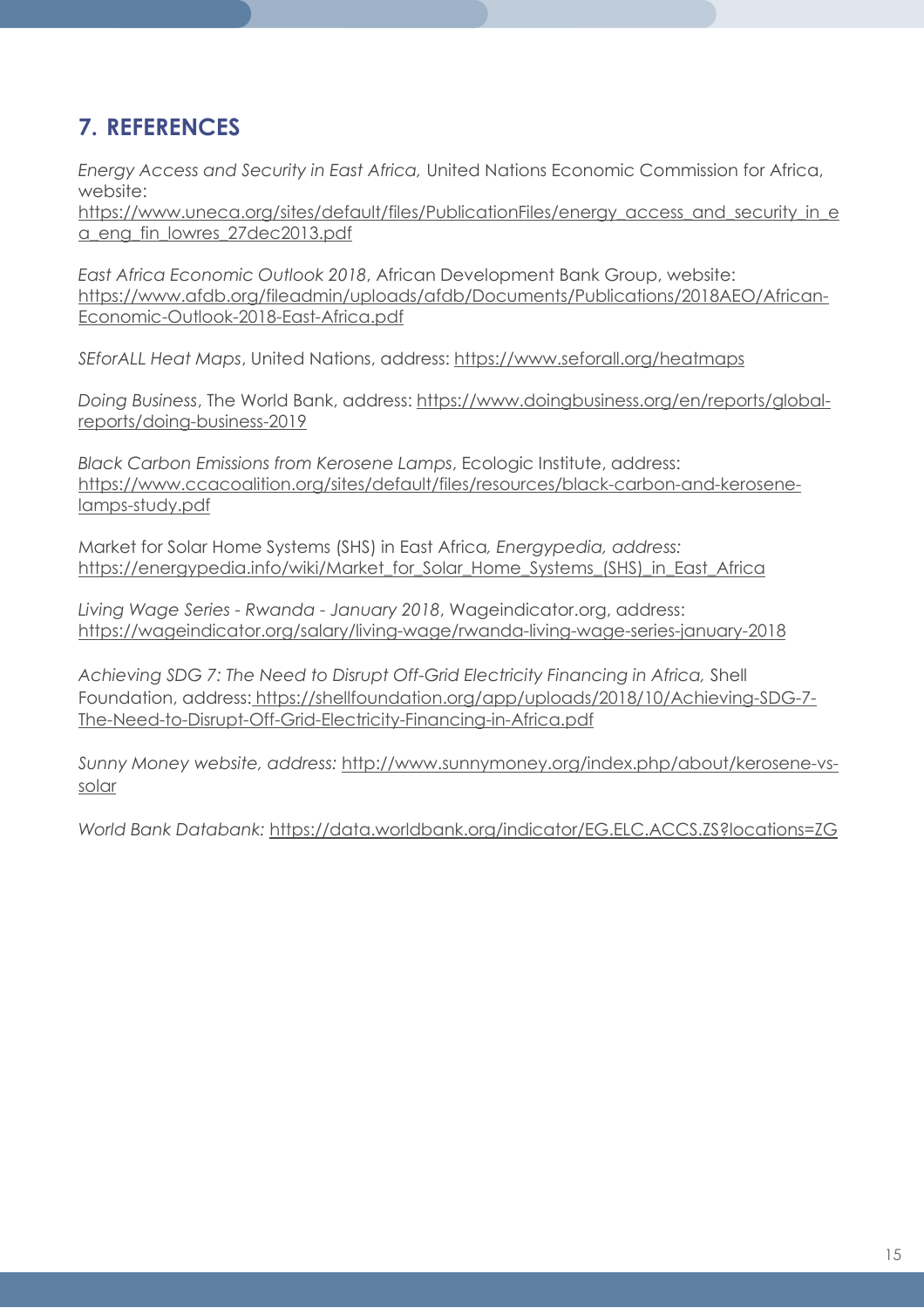## **8. ANNEX**

#### OTHER COMPARABLE ENERGY SECURITIZATION INSTRUMENTS 8.1

*Table A1: Other comparable energy securitization instruments*

| <b>Instrument</b>                                                                       | <b>Description</b>                                                                                                   | Country         | <b>Size</b>               | <b>Expected</b><br><b>Returns</b><br>(per year) | <b>Other Partners</b>                                                              |
|-----------------------------------------------------------------------------------------|----------------------------------------------------------------------------------------------------------------------|-----------------|---------------------------|-------------------------------------------------|------------------------------------------------------------------------------------|
| SCTY (Solar<br>City Group<br>Distributed<br>Solar<br>Securitization)                    | Securitization<br>of distributed<br>solar assets<br>and cash-<br>flows from<br>these assets                          | <b>USA</b>      | <b>USD</b><br>49,600,000  | 6.25%                                           | Goldman Sachs, Credit<br>Suisse (structuring agents)<br>and Kroll (ratings agency) |
| <b>HASI SYBs</b><br>(Hannon<br>Armstrong<br>asset-backed<br>Sustainable<br>Yield Bonds) | Securitization<br>of 100<br>individual on-<br>balance<br>sheet wind,<br>solar, and<br>energy<br>efficiency<br>assets | <b>USA</b>      | <b>USD</b><br>100,000,000 | 2.79%                                           | Credit Suisse (leads the<br>deal) and Kroll (ratings<br>agency)                    |
| Tesla Solar<br>Securitization                                                           | PPAs for solar<br>rooftop<br>leases                                                                                  | <b>USA</b>      | <b>USD</b><br>340,000,000 |                                                 |                                                                                    |
| AES DE (AES<br>Distributed<br>Energy)                                                   | Securitization<br>of distributed<br>solar energy                                                                     | <b>USA</b>      |                           |                                                 |                                                                                    |
| Green Bond<br>South Africa<br>Solar Project                                             | Amortizing<br>bond with a<br>15 year<br>maturity and<br>$an 11\%$<br>coupon                                          | South<br>Africa | ZAR 1<br>billion          | 11%                                             |                                                                                    |

#### 8.2 SENSITIVITIES

The base case assumptions for the securitization are as follows:

*Table A2: Base case assumptions*

| <b>Item</b>                               | <b>Unit</b> | Amount    |
|-------------------------------------------|-------------|-----------|
| Total Loan Portfolio                      | <b>USD</b>  | 8,813,518 |
| Tranche 1 Portfolio allocation            | $\%$        | 80%       |
| Tranche 1 target return                   | %           | 10%       |
| Tranche 1 tenor                           | Years       | 3.5       |
| Tranche 2 Portfolio allocation            | %           | 20%       |
| Tranche 2 target return                   | $\%$        | 13%       |
| Tranche 2 tenor                           | Years       | 3.5       |
| Estimated default rate (entire portfolio) | $\%$        | 11.1%     |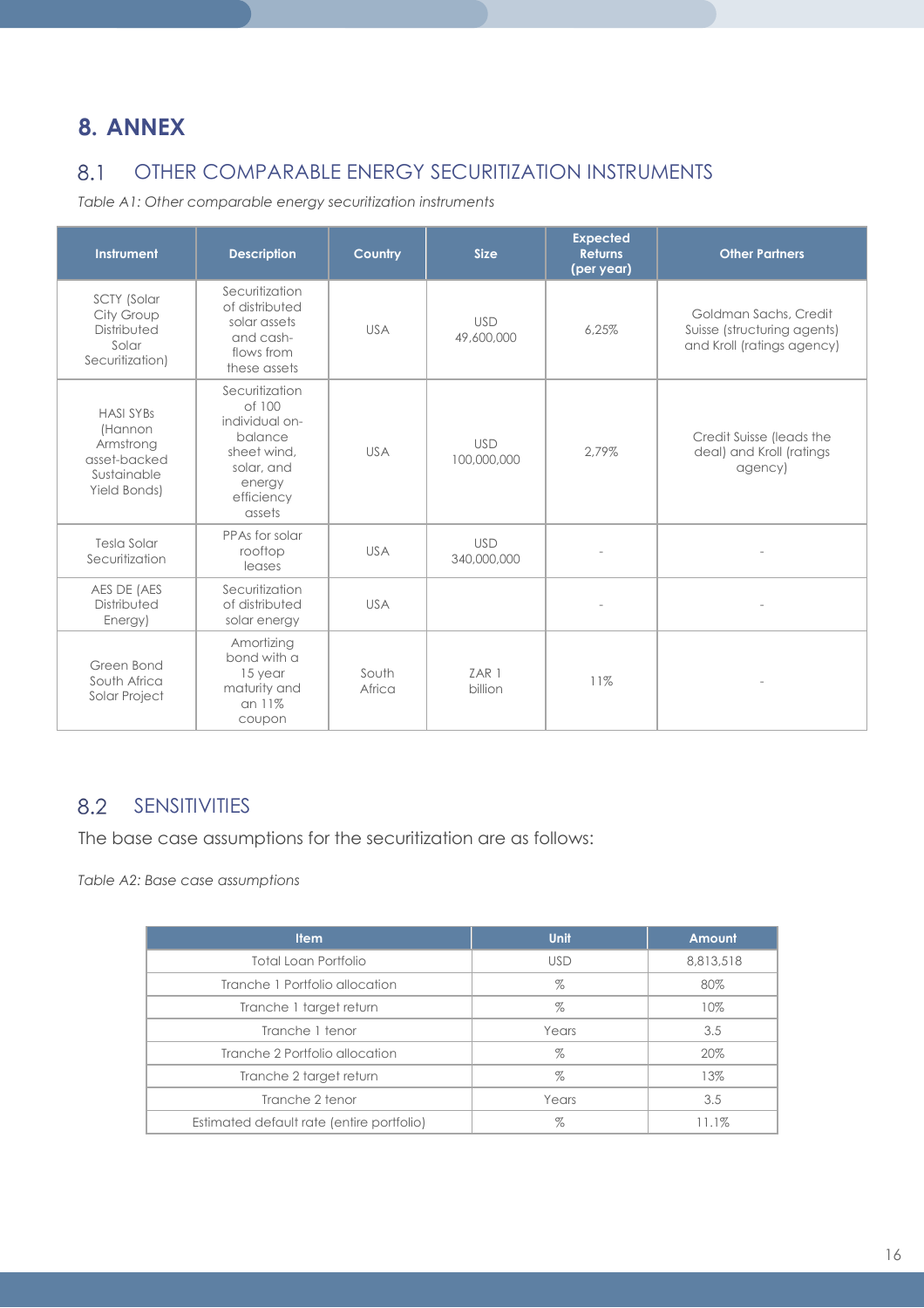These assumptions yield the following returns:

*Table A3: Base case returns*

| <b>Item</b>   | <b>Unit</b> | Amount     |
|---------------|-------------|------------|
| Tranche 1 IRR | %           | 10.5%      |
| Tranche 1 NPV | lisd        | 50,955     |
| Tranche 2 IRR | %           | $-4.8\%$   |
| Tranche 2 NPV |             | $-471.381$ |

The assumptions that have the greatest impact on returns are the default rate and debt tenor. The base case assumes a constant default rate of 11.1%. In reality, it is more likely that the default rate will vary throughout the repayment period. The following sensitivities analyze the impact of a short term, extremely high default rate, which is intended to approximate an event such as a weather or economic catastrophe that would cause temporarily high default rates. The following tables show the returns to Tranches 1 and 2 from a 40% default rate lasting 3 months in years 1, 2, and 3 (sequentially). For the rest of the term, the default rate is 2%.

Returns to Tranche 1 decrease because the 40% default rate exceeds the 20% protection provided by Tranche 2. Returns for Tranche 2 increase because of the lower overall default rates, and the shorter-term high default rate. Finally, returns for the scenarios with the default occurring in years 2 and 3 are higher than for a high default in year 1, due to the time value of money.

*Table A4: 2% throughout, with 40% default for 3 months in year 1 (real pre-tax)*

| <b>Item</b>   | <b>Unit</b>    | <b>Amount</b> |
|---------------|----------------|---------------|
| Tranche 1 IRR | %              | 9.4%          |
| Tranche 1 NPV | lisd           | $-66.988$     |
| Tranche 2 IRR | %              | 8.5%          |
| Tranche 2 NPV | $\overline{1}$ | $-121,310$    |

*Table A5: 2% throughout, with 40% default for 3 months in year 2 (real pre-tax)*

| <b>Item</b>   | <b>Unit</b> | Amount     |
|---------------|-------------|------------|
| Tranche 1 IRR | %           | 9.5%       |
| Tranche 1 NPV | ISD         | -50,786    |
| Tranche 2 IRR | %           | 8.9%       |
| Tranche 2 NPV |             | $-104.959$ |

*Table A6: 2% throughout, with 40% default for 3 months in year 3 (real pre-tax)*

| <b>Item</b>   | <b>Unit</b> | Amount    |
|---------------|-------------|-----------|
| Tranche 1 IRR | %           | 9.7%      |
| Tranche 1 NPV | <b>USD</b>  | $-36.001$ |
| Tranche 2 IRR | %           | 9.4%      |
| Tranche 2 NPV | lisd        | $-90.489$ |